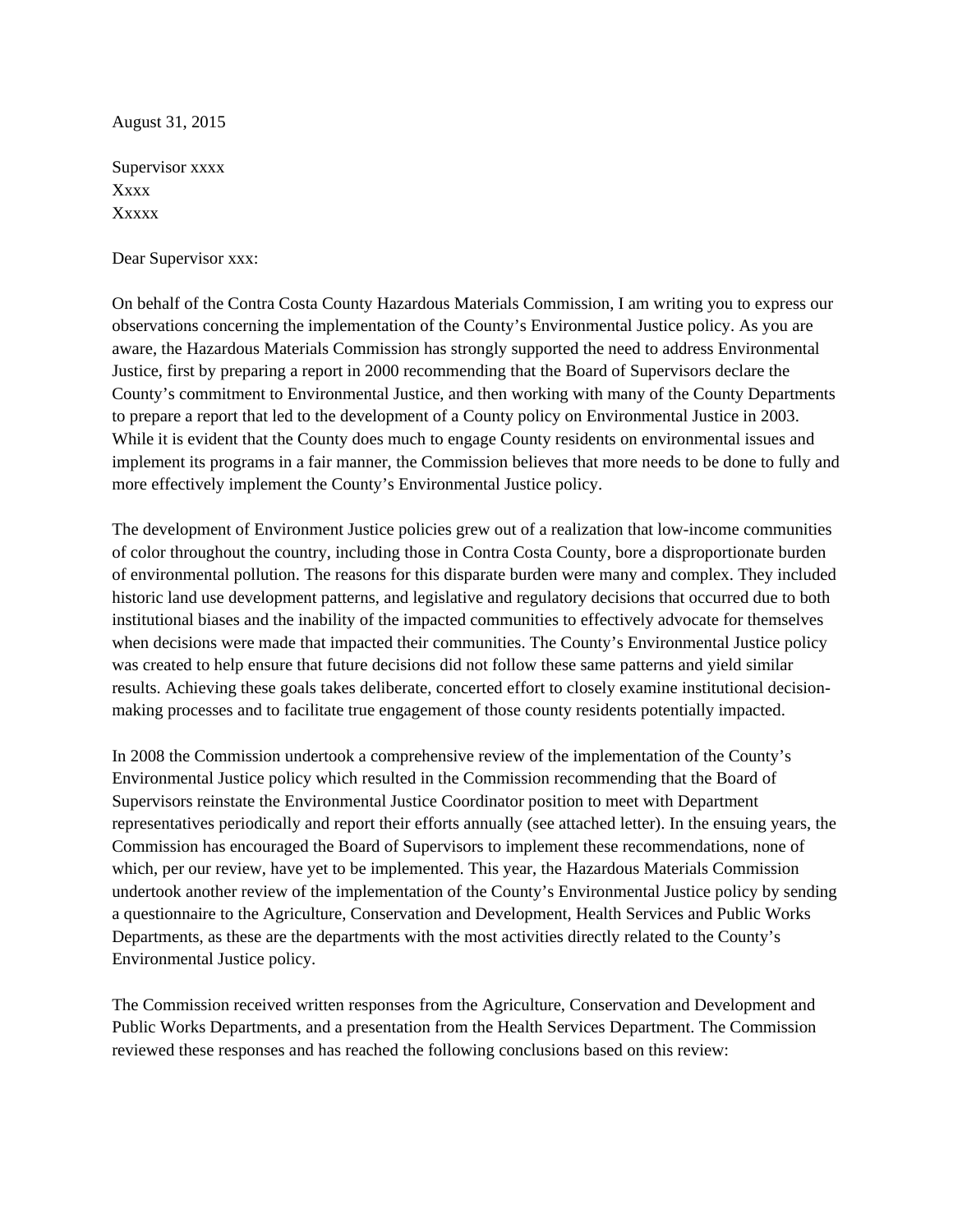- 1) The lack of written Environmental Justice policies and assigned Environmental Justice Coordinators for each of these County's Departments means the Departments rely on their existing standard operating procedures for engaging the public in the Department's daily activities.
- 2) These standard operating procedures, while meeting the requirements of the laws governing each of the Department's activities, may not necessarily enable the most impacted residents to effectively engage with each of the County's Departments in the development of their programs, or to fully utilize their services.
- 3) None of the County Departments interviewed seem to have a comprehensive method for evaluating successful implementation of the County's Environmental Justice policy, so there is no way to know if the efforts by the Departments to engage the public and implement programs fairly are adequate to address the County's Environmental Justice policy.

The Commission believes that as long as disproportionate pollution burdens and health inequities exist within the County, a robust implementation of the County's Environmental Justice policy is warranted to aid in reducing those inequities. The Commission has seen many examples of the County addressing Environmental Justice concerns, such as implementation of the County's Industrial Safety Ordinance and the successful multi-Departmental effort to reduce illegal garbage dumping in the residential areas of North Richmond. However, opportunities remain for improvement. Recently, the Commission was presented evidence of illegal dumping in the industrial area of North Richmond that effective implementation of the County's Environmental Justice policy may have mitigated if there had been a more coordinated Departmental response. Also, health disparities still exist between various regions, ethnic groups and income levels in the County despite a reduction in the number of accidental chemical releases and fires in the County, and success in reducing the levels of some environmental pollutants. These health disparities are caused by a complex interaction of a number of socio-economic factors, but environmental burden can be a contributing factor for many of them.

The Commission believes the Departments can implement more rigorous evaluations of their practices to determine if they are, in fact, implementing their programs fairly in the spirit of the County's Environmental Justice policy, and do more to identify and engage impacted communities. However, the County Departments need the Board of Supervisors' guidance, leadership and support to do so. As a first step, the Commission recommends that the Board of Supervisors reinstates the Environmental Justice Coordinator function that was required as part of the original policy. They also need support from the community at large, and the Hazardous Materials Commission is available to lend this support, whether it is to facilitate public educational forums on environmental topics, like the forums the Commission sponsored on prescription drug disposal and pipeline safety, or to work with Departments on developing policies and programs, like it did with the development of the original 2003 policy and solid waste pilot.

The Commission looks forward to discussing this matter further with the Board of Supervisors, and working with the Board and the County Departments to fully implement the County's Environmental Justice policy, in both spirit and practice.

Sincerely,